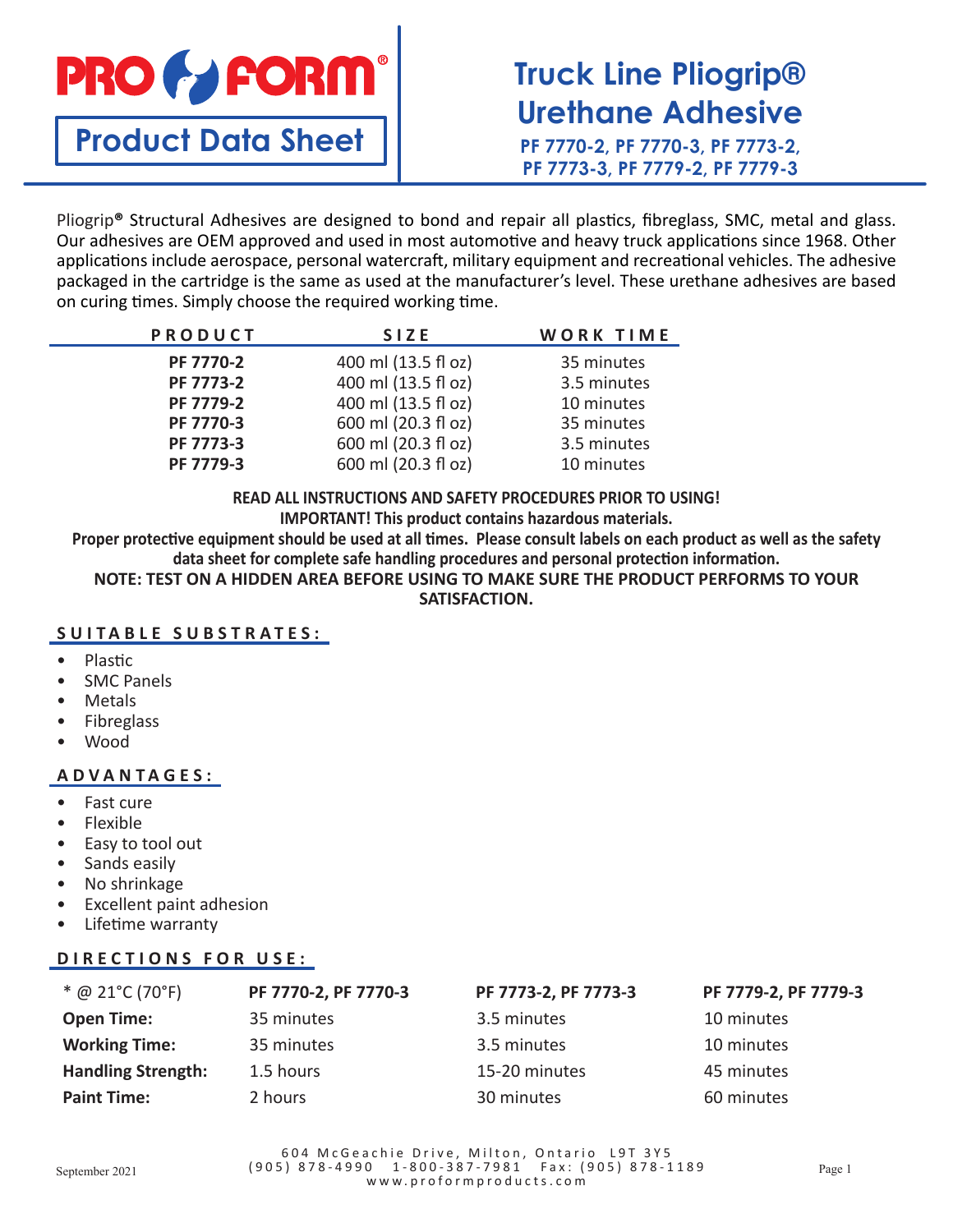

**Truck Line Pliogrip® Urethane Adhesive**

**PF 7770-2, PF 7770-3, PF 7773-2, PF 7773-3, PF 7779-2, PF 7779-3**

Read carefully instructions sheet included before proceeding.

- 1. Remove plastic lid protector. Open cartridge by breaking off the tip with a flat screwdriver removing both plugs.
- 2. Place cartridge into channels on dispensing gun.
- 3. Work trigger until both plungers are snug against bottom plugs. Pre-dispense 5 cm (2") of product making sure both sides are equalized and color of the product is uniform. Dispose of this material.
- 4. Attach mixing nozzle to cartridge and apply product. When application is completed, do not remove mixing nozzle. Store for future use.
- 5. Always check for any solids build up in the area of cartridge head/nozzle, if contaminants are visible, change nozzle.
- 6. Use a new mixing nozzle when re-used. Always use applicator gun and mixing nozzle to mix material. Do not mix by hand.
- 7. Store cartridges at temperature between 18°C to 35°C (65°F to 95°F).

**Caution:** Use only 18 element nozzle PF 604N with this product.

#### **PLASTIC STRUCTURAL REPAIR**

#### **Repair Procedure:**

- 1. Clean the damage area using a prep solvent.
- 2. Prep the Class A damage area using 36-50 grit sanding discs on an angle grinder to open up the hole and round off the edges.
- 3. Round off damage edges with 80-grit sanding at low speed. Remove any melting on the surface. Surface appearance should have a dry fuzzy feel. Note: V grooving will cause a bull's eye in the repair.
- 4. Using an 80-grit sanding disc, sand the back side 2-3 inches larger than the damage area.
- 5. Blow off with clean, dry air. Note: Do not use cleaners after the surface has been sanded.
- 6. Apply a thin coat of Adhesion Promoter, allows 5-10 minute flash.
- 7. Cut Bumper Reinforcing Mesh one inch larger than the damage area. Remove reinforcing mesh from plastic and apply to the back side.
- 8. Remove the cap of the adhesive cartridge by prying the uppermost slot with a flat screwdriver.
- 9. Properly place the cartridge into the gun. Prior to attaching the mixer, dispense a small amount of adhesive to ensure both sides flow evenly.
- 10. Attach mixer, and dispense two inches of adhesive for proper mixing.
- 11. Apply a Plastic Repair adhesive on the back side. Smooth out with spreader.
- 12. Depending on work time, immediately apply adhesive to the front side, and level out.

NOTE: If adhesive from back side starts to set up on the outer surface, STOP, and allow to fully cure. Use finishing cream for final skim coat.

#### **PLASTIC PANEL REPAIR**

#### **Panel Preparation:**

- 1. Vehicle should be at room temperature before beginning any repair. Applying heat to the damage area will ensure all moisture is out of the fibers.
- 2. Use wax and grease remover before sanding the repair area. Note: Do not allow solvent to absorb into fibers.
- 3. Sand the back side with 80-grit sandpaper. Blow off with clean, dry air.
- 4. Grind the front side, and open up the damage area. Round off the edges about one inch beyond the cracked area (see Illustration 1).
- 5. Blow off with clean, dry air.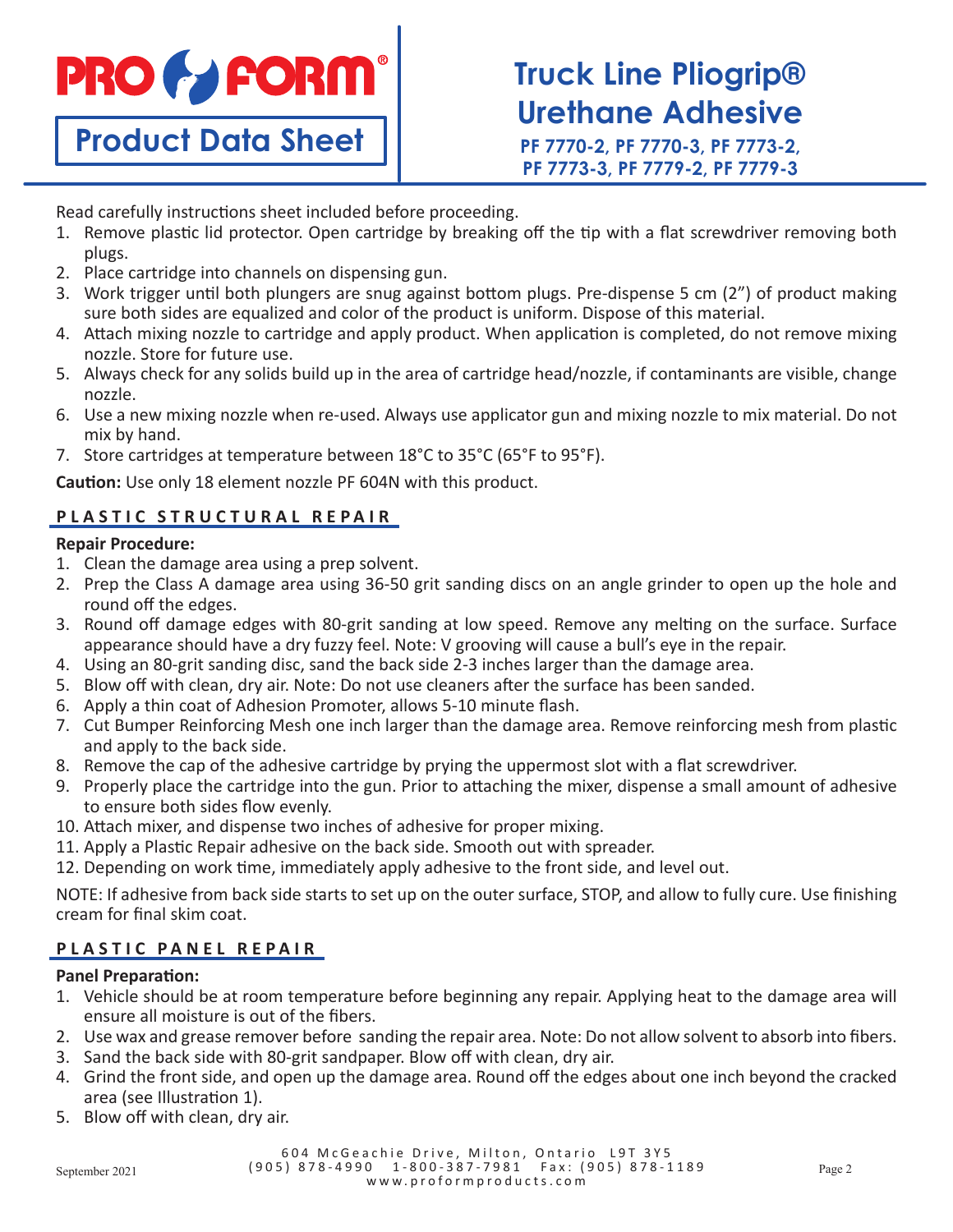

## **Truck Line Pliogrip® Urethane Adhesive**

**PF 7770-2, PF 7770-3, PF 7773-2, PF 7773-3, PF 7779-2, PF 7779-3**

#### **Backer Patch:**

- 1. Cut a piece of Fiberglass Reinforcing Cloth 1 inch larger than the damage area.
- 2. Place a piece of masking tape over the front side of repair area.
- 3. Remove the cap of the adhesive cartridge by prying the uppermost slot with a flat screwdriver. The cap may be retained for future storage.
- 4. Properly place the cartridge into the gun. Dispense a small amount of adhesive to ensure both sides flow evenly. Dispense the proper amount onto a mix pallet and mix by hand with a spreader.
- 5. Apply a generous amount of adhesive to the back side, and spread out smooth. Lay the pre-cut fiber reinforcement onto the adhesive and saturate with a spreader. Once smoother out, apply a thin coat, and spread smooth.
- 6. Apply heat with a heat gun or heat lamp for 10-15 minutes at 180°F.

#### **Cosmetic / Class A Side:**

- 1. Remove the tape from the front side, and sand out any of the adhesive, tapering into the backing patch.
- 2. Build a pyramid reinforcing patch on the front side with a minimum of two to three layers. This step is very important as the repair area needs to simulate the original panel for expansion and contraction. This will eliminate halos and bull's eyes.
- 3. Cut the first piece slightly smaller than outer edge of the repair area. The next two pieces need to be smaller than the first.
- 4. Apply a thin coat of adhesive to the repair area. Lay the smallest piece on first, and saturate with a spreader, making sure no air is trapped between the cloths. Next, apply another thin coat of adhesive, and lay the next larger piece in, and follow with largest piece. Apply a final top coat, and smooth out.
- 5. Apply heat with heat gun or heat lamp at 180°F for 10 minutes. Allow to cool.
- 6. Sand with 80-grit sandpaper, cutting slightly lower than the surface of the panel.
- 7. Apply a final coat for finishing cream and feather out into panel.
- 8. Apply a heat lamp for 30 minutes at 180°F. This will prevent shrinkage after paint bake.
- 9. Allow to cool, and sand with 80-grit sandpaper, working finer.

#### **TECHNICAL DATA:**

|                            | PF 7770-2, PF 7770-3, PF 7773-2, PF 7773-3, PF 7779-2, PF 7779-3 |                    |  |
|----------------------------|------------------------------------------------------------------|--------------------|--|
|                            | Part A                                                           | Part B             |  |
| <b>Physical State</b>      | Viscous liquid                                                   |                    |  |
| Color:                     | <b>Beige</b>                                                     | Green              |  |
| Odour:                     | No data                                                          | No data            |  |
| Solubility:                | Practically insoluble in water                                   | Insoluble in water |  |
| Flash point:               | >100°C (>212°F)                                                  | >93.4°C (>200°F)   |  |
| Auto ignition temperature: | Not available                                                    | Not available      |  |
| VOC:                       | No data                                                          | No data            |  |

#### **PRECAUTIONARY INFORMATION**

Refer to product label and Safety Data Sheet for health and safety information before using this product.

#### **SAFETY CONSIDERATION**

Safety Data Sheets are available at www.proformproducts.com or upon request at info@proformproducts.com. These